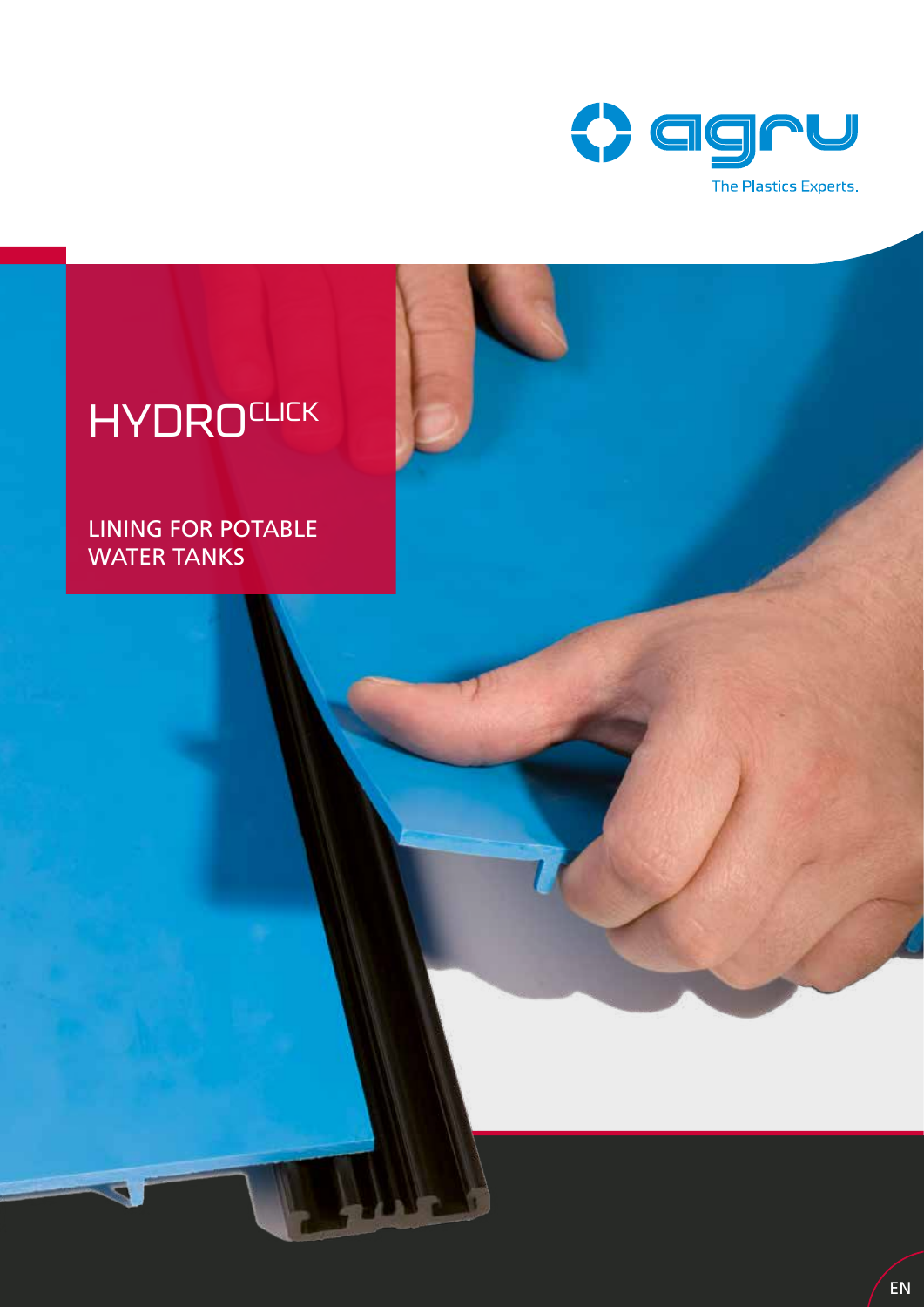

Thomas Zeller | DEZA, Switzerland



#### **Quality**

Potable water is one of our world's necessities. The need for a good potable water supply is one of our biggest challenges. Providing sufficient potable water is a key issue of our times, careful handling of our water reserves is a priority. For more than 40 years AGRU has manufactured and supplied high-grade thermoplastic solutions for the transport and storage of valuable water resources.

#### The system

The HYDROCLICK system has been developed in cooperation with the Swiss company ETERTUB AG. This company has specialised in potable water applications from the tapping of springs to water storage for more than 30 years. The HYDROCLICK design provides a fast and safe installation for both, new constructions and renovations. The system consists of a sheet with click and distance studs on one side and the click profile. AGRU extrudes this sheet in one process by calendaring technology.

The material polyethylene is perfectly suited for this application due to the need for purity, mechanical strength and long life expectancy.



# Click!

The click profile is aligned to the click studs of the sheet. The profile has a co-extruded electroconductive layer which provides the counter electrode for discontinuity (holiday) testing. Therefore easy and fast control of the joint area after welding is granted.

#### **Benefits**

- Frost-proof
- Corrosion resistant
- Resistant to chlorination (up to 3mg/l)
- Long life expectancy
- Complete leak control
- High surface quality, no deposits
- Easy to maintain and suitable for high-pressure cleaning
- Resistant to micro-organic corrosion



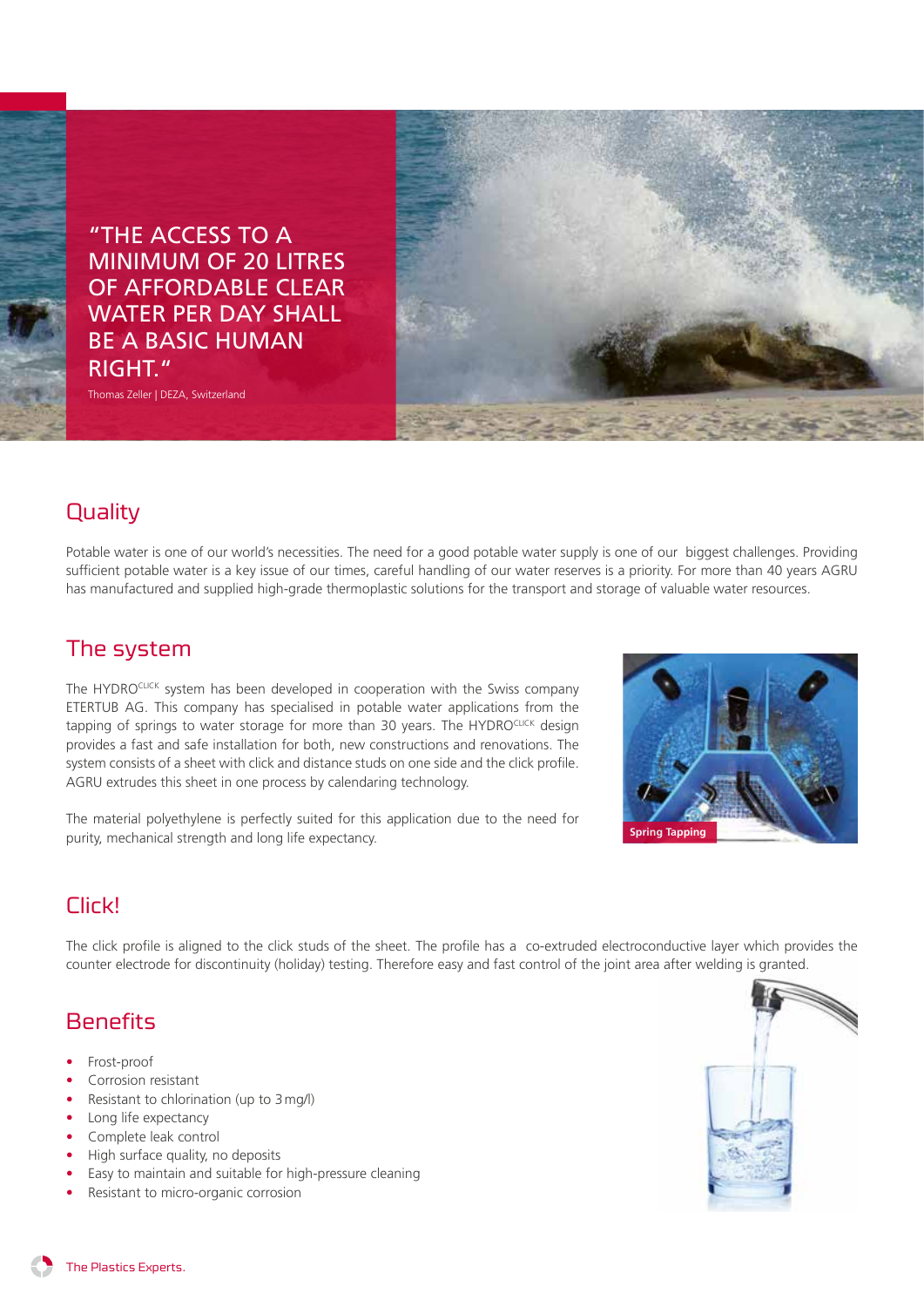# **HYDROCLICK**

- Clean installation (pre-treatment of existing structure is not necessary)
- Short installation time
- Prefabrication of components is possible
- Completely sealed joints
- Low maintenance
- Inspection is simplified due to light-coloured surface
- Only small entry openings required (to bring sheets into the tank)







### Step by step

Many reservoirs have been in use for many years. They deteriorate with time and do not pass the stringent quality requirements of today.

The HYDROCLICK lining system has been developed to solve these problems. It is suitable for new installations and retrofits.

#### **Step 1:**

The click profiles are mechanically fixed to the concrete structure. This is done without preparation of the existing tank.

#### **Step 2:**

The HYDROCLICK sheets are clicked into the profiles.

#### **Step 3:**

Extrusion welding is used to seal the joints, thus ensuring a guaranteed seal, i.e. a leak-tight seal.

The HYDROCLICK system can be monitored in the service chamber continually, with no added cost to the customer.

The space between the liner and the wall ensures that no condensation will further deteriorate the concrete behind the liner.

# Perfect Lining for potable water tanks

The HYDRO+ system is well-proven. It has been used for years in new constructions and renovations. The HYDROCLICK system is a further development where experiences of fabricators, end users and experts have been implemented.

Fast and safe installation is guaranteed to have short shut-downs - independent from the building condition. The life expectancy of 50 years and low maintenance result in cost-savings for the operator and the prompt availability of clean water.